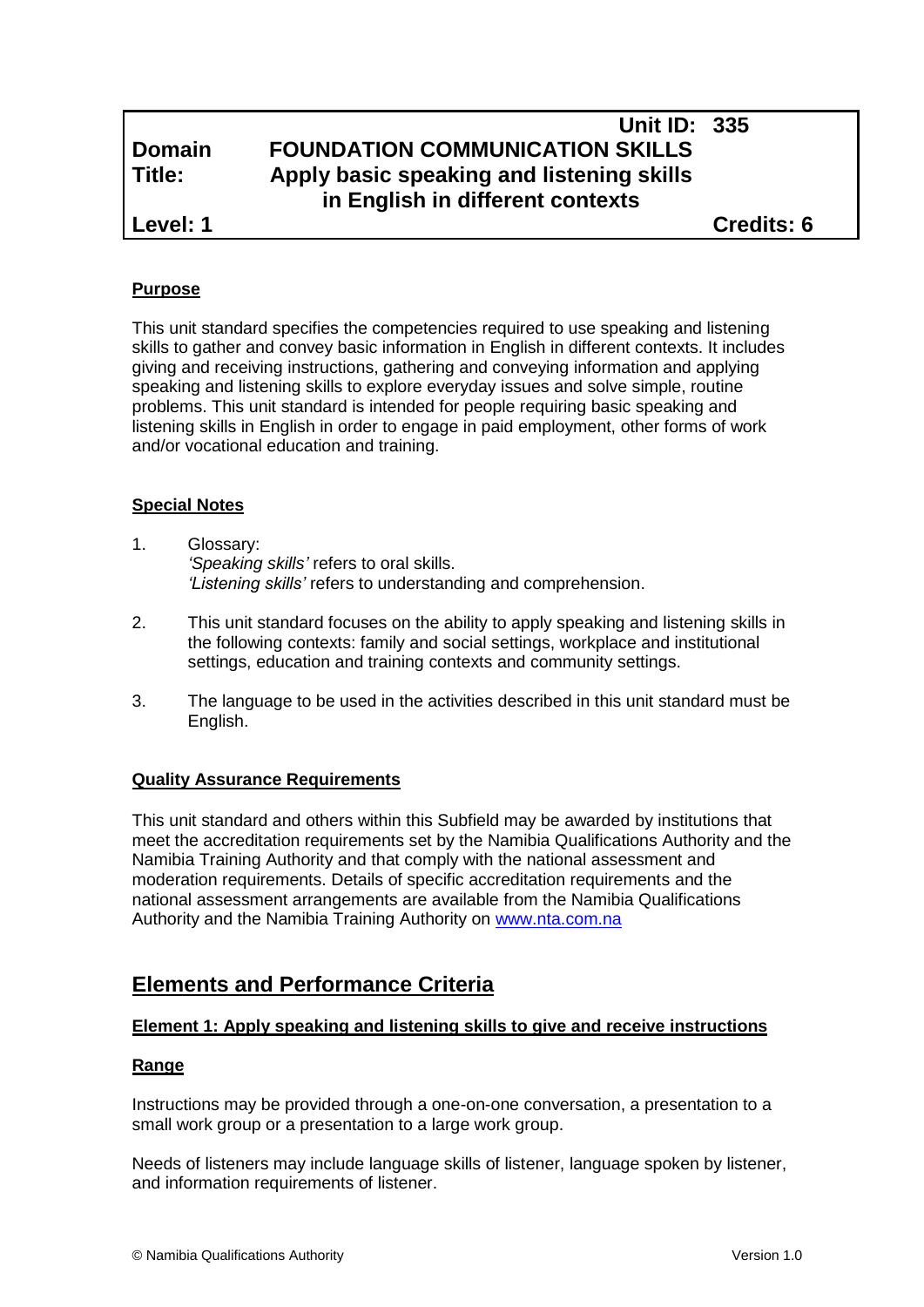### **Performance Criteria**

- 1.1 Key points, in short oral instructions, are identified and correctly interpreted.
- 1.2 Basic spoken instructions are given in a clear and concise manner taking into account the needs of the listener.
- 1.3 Speaking and listening skills are effectively used to exchange or obtain goods or services.

# **Element 2: Apply speaking and listening skills to gather and convey information**

#### **Range**

Informative talk may include a one-on-one conversation with another person, a small group discussion or a presentation to a large group.

Discussion may include a one-on-one conversation with another person or a small group discussion.

#### **Performance Criteria**

- 2.1 Key points in a brief informative talk are identified and correctly interpreted.
- 2.2 Information about a familiar topic is conveyed in a clear and concise manner when participating in a discussion.
- 2.3 Information about a familiar topic is gathered through asking questions for clarity when participating in a discussion.

#### **Element 3: Apply speaking and listening skills to talk about everyday issues and solve simple problems**

#### **Range**

Discussions may include one-on-one conversations or small group discussions.

#### **Performance Criteria**

- 3.1 Speaking and listening skills are effectively used to express a personal point of view about an issue or topic.
- 3.2 Speaking and listening skills are effectively used to gain the point of view of others in short discussions.
- 3.3 Speaking and listening skills are effectively used in short discussions requiring some negotiations.